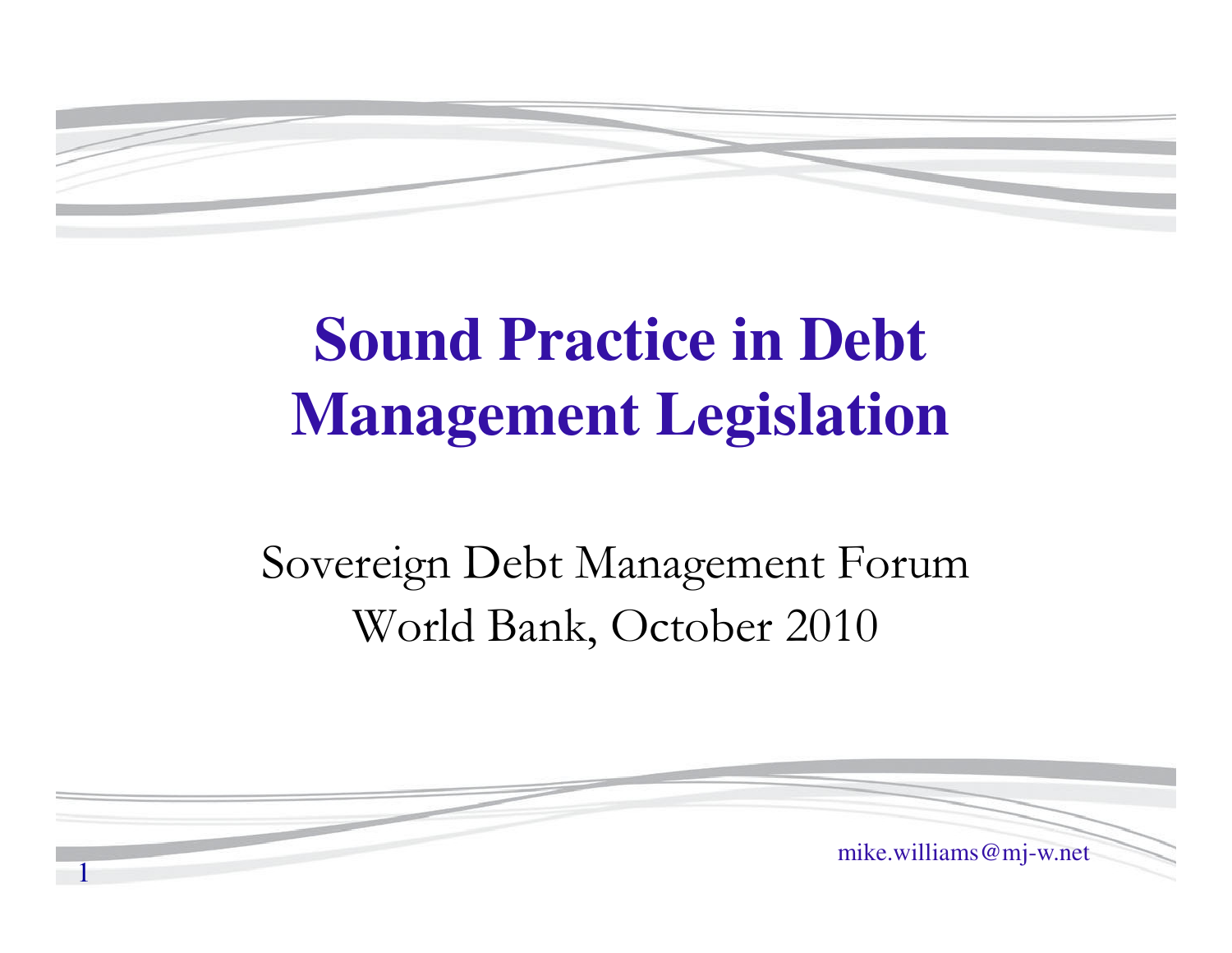### **The Institutional Context**

- Legislation is only one component of the governance structure – but a key one
	- Defines and focuses powers, but also limits abuses and establishes accountabilities
- But legislation reflects institutional needs and practices of countries concerned
	- Common law v. civil law huge difference in extent of codification
	- How far are ministers' and officials' roles and responsibilities specified in legislaiton, or are they allowed discretion (but are accountable for its exercise)?
	- –Varying boundary between primary and secondary legislation

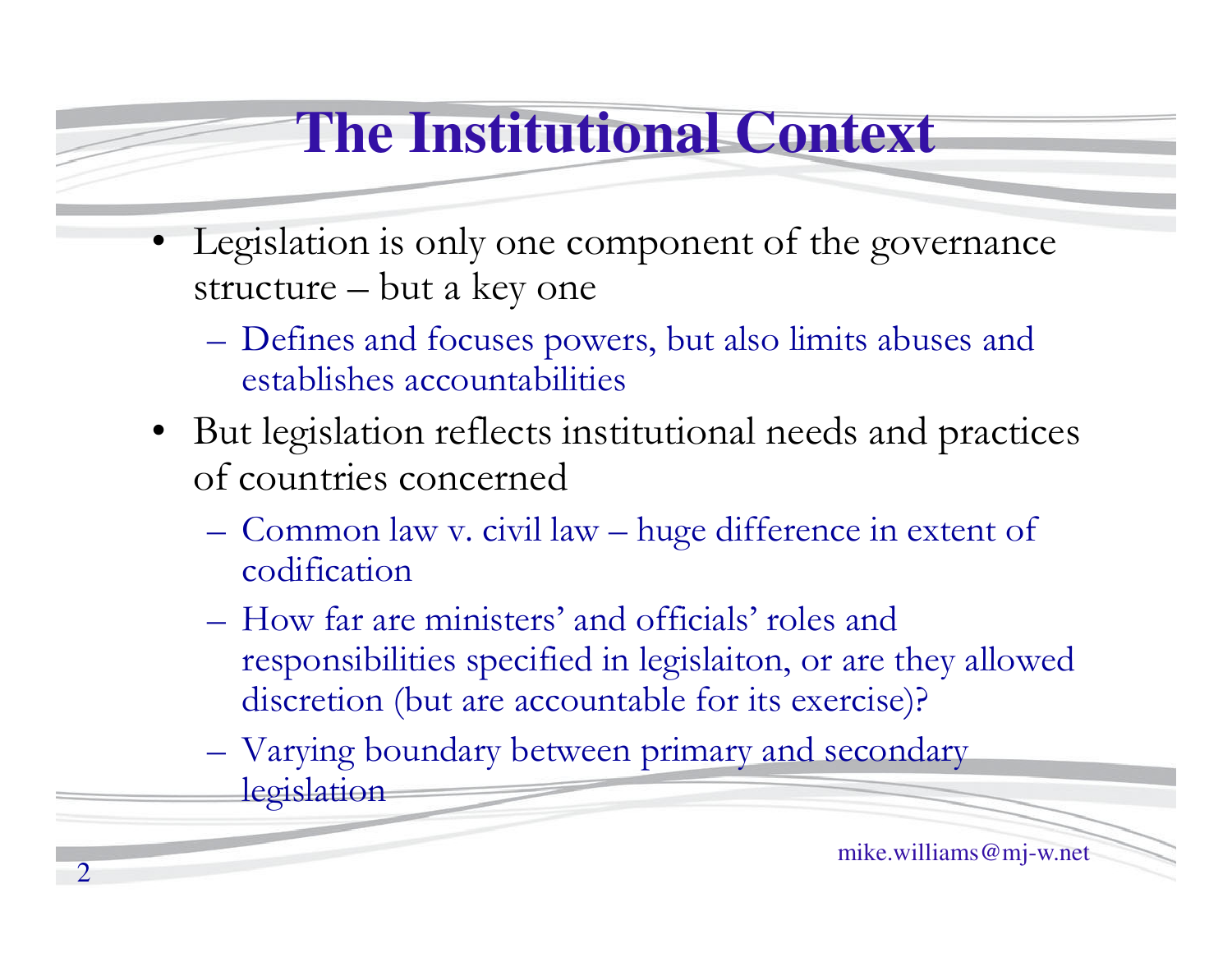#### **Some Trade-offs**

- Allow for innovation in financial markets
	- **Hart Committee Committee** Several debt managers currently unable to use swaps
	- –Constraints on e.g. dematerialisation of securities
- Debt managers need to be flexible and responsive
- Argues for reliance on professionalism and accountability within high level regulatory framework
- • But
	- –Depends on administrative background and history, and relationship between executive and parliament
	- In LICs a well defined framework may strengthen debt managers in relation to capricious politicians

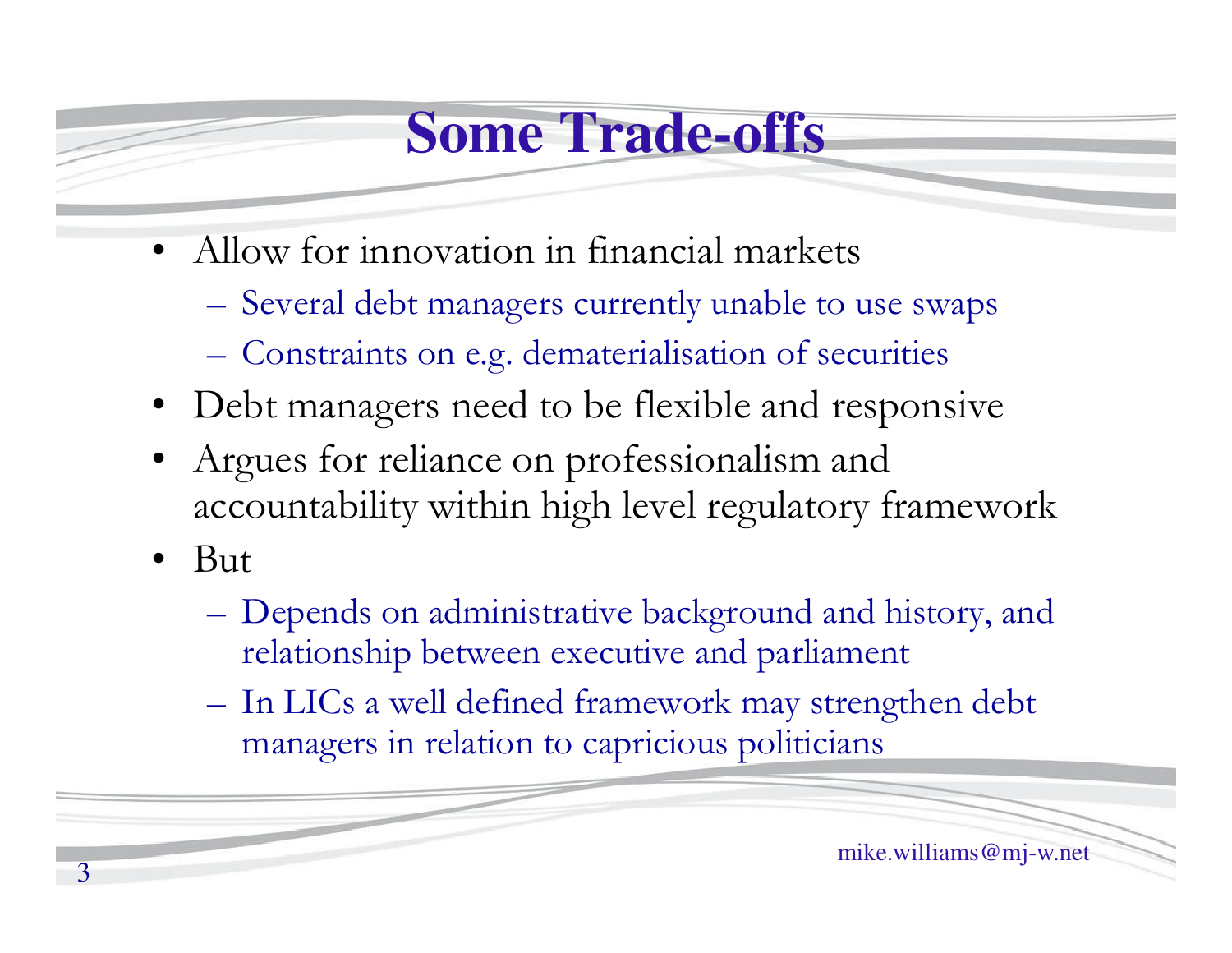## **The Essential Requirements**

- • Specify authority to borrow, also give guarantees etc
	- –Allowing for delegation to the executive
	- – Identify sole borrowing authority, i.e. Minister of Finance, and Minister's powers, potentially allowing delegation to officials
- $\bullet$ Issues of scope: central or general government or public sector
- •Specify borrowing purposes (defined broadly)
- •Set clear high-level debt management objectives
- •Require preparation (and publication) of debt management strategy
- • Priority appropriation for debt interest
	- –In some English-speaking countries, inc in Constitution, but law is sufficient
- •Identify mandatory reporting and audit requirement s
- •Range of other issues, eg

–

4

- Roles of other institutions and the relationship with other governmental<br>hadian a construct hards actablishing a DMO are Dablis Dabt Committee bodies: e.g. central bank; establishing a DMO or a Public Debt Committee
	- Cash management powers

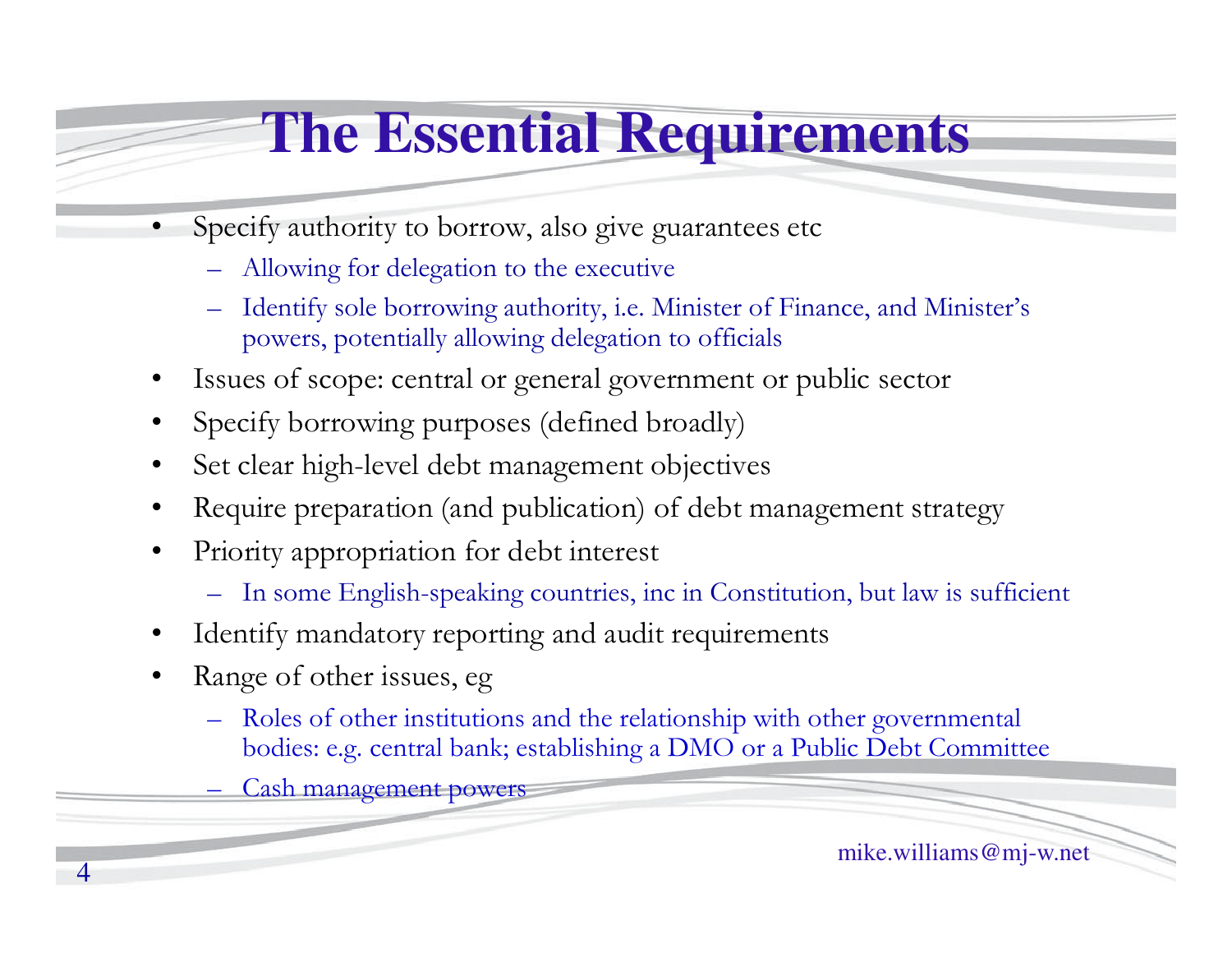## **Some Tricky Issues – Parliament**

- • Strongly recommended that parliamentary control does not extend to individual borrowing decisions
	- –Adds a potentially cumbersome, time-consuming and over-politicised step in decision-making process
	- –Time is often of the essence for market borrowing
- • More appropriate for parliament to approve the legislation and hold ministers and officials accountable for the debt management strategy and its execution
- $\bullet$  Instead reassure Parliament
	- – Sound legislation and a strong governance framework with clear objectivesetting, borrowing authority, reporting, accountability and audit provisions
	- – Provide an opportunity to discuss the debt strategy, e.g. as part of the annual budget discussions, and to vote on the annual borrowing resolution
- •**Compromises**

–

- Less problematic for loans and credits [may also be covered by treaties]
	- Approve parameters of a borrowing programme

mike.williams@mj-w.net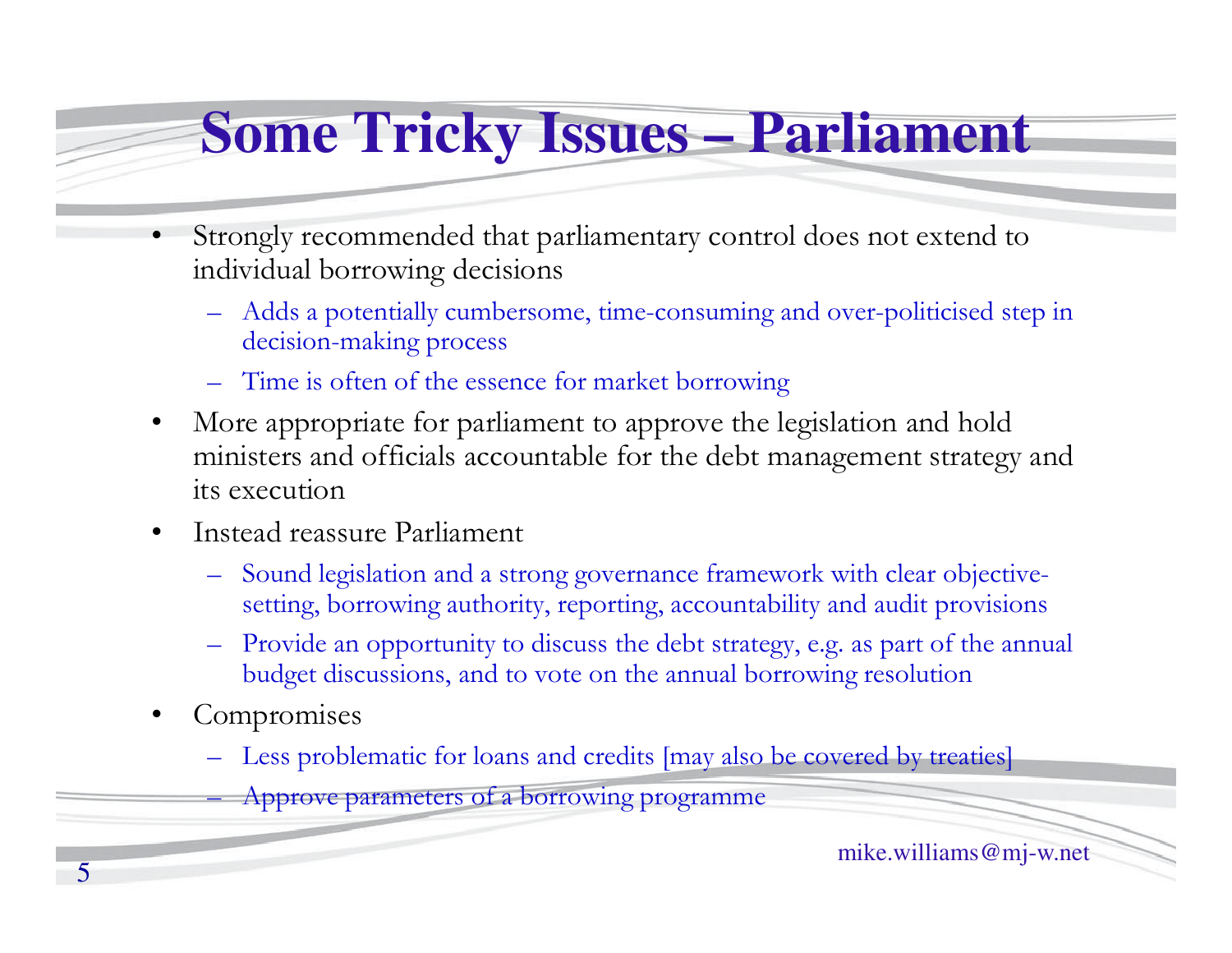#### **Some Tricky Issues – Borrowing Limits**

- • Limits or targets in primary legislation (e.g. debt/GDP – as for eurozone supplicants who include Maastricht's 60%) rarely make sense
	- $-$  If too low they may constrain responses at the time of financial stress, given the time less involved in persiad stress  $\alpha$ the time lags involved in passing new legislation.
	- –If too high, they may not be meaningful.
- $\bullet$  If they are to be included, must be:
	- Realistic and accepted as such
	- Underpinned by adequate political commitment, with appropriate compliance mechanisms in place
- • Preference:
	- – An annual borrowing limit set consistently with the financing requirement implied by the annual budget
	- –Ideally flows from debt strategy and annual financing plan
	- – Limit would be specified in the annual budget law or resolution.
		- May not be exactly the same as the financing requirement, some flexibility needed
		- Update if budget updated

mike.williams@mj-w.net